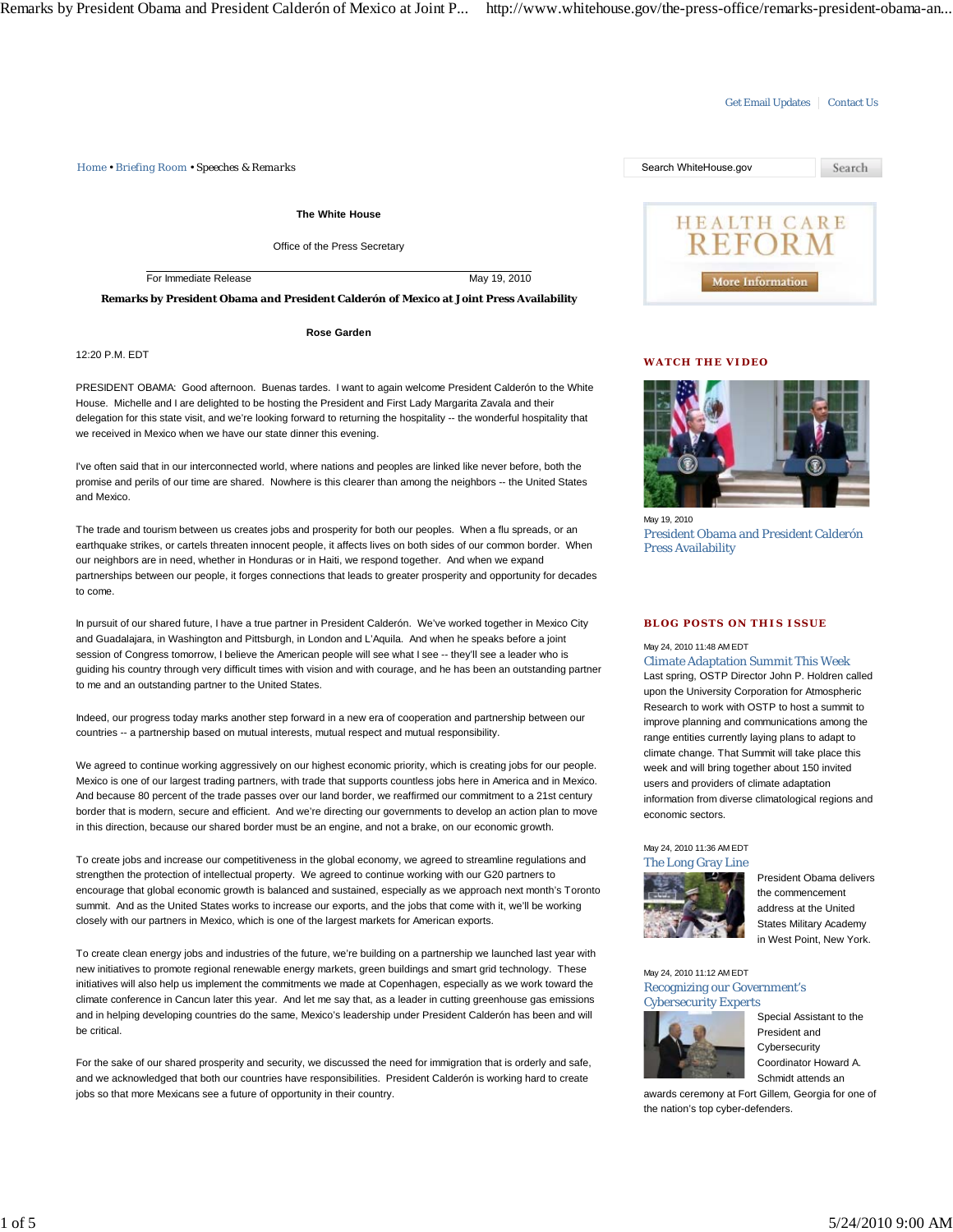To fix our broken immigration system, I reaffirmed my deep commitment to working with Congress in a bipartisan way to pass comprehensive immigration reform. And comprehensive reform means accountability for everybody: government that is accountable for securing the border; businesses being held accountable when they exploit workers; people who break the law by breaching our borders being held accountable by paying taxes and a penalty and getting right with the law before they can earn their citizenship. We've been working hard to get this done. There's a strong proposal in the Senate, based on a bipartisan framework, and it can and should move forward.

We also discussed the new law in Arizona, which is a misdirected effort -- a misdirected expression of frustration over our broken immigration system, and which has raised concerns in both our countries. Today, I want every American to know my administration has devoted unprecedented resources in personnel and technology to securing our border. Illegal immigration is down, not up, and we will continue to do what's necessary to secure our shared border.

And I want everyone, American and Mexican, to know my administration is taking a very close look at the Arizona law. We're examining any implications, especially for civil rights. Because in the United States of America, no law-abiding person -- be they an American citizen, a legal immigrant, or a visitor or tourist from Mexico -- should ever be subject to suspicion simply because of what they look like.

President Calderón and I also reaffirmed our commitment to stand together against the drug cartels that have unleashed horrific violence in so many communities. Mr. President, you and the Mexican people have shown great resolve in a fight for the security and safety of your country. And as I've pledged to you before, Mexico can count on the United States as a full partner in this effort.

As your partner, we'll give you the support you need to prevail. Through increased law enforcement on our side of the border, we're putting unprecedented pressure on those who traffic in drugs, guns, and people. We're working to stem the southbound flow of American guns and money, which is why, for the first time, we are now screening 100 percent of southbound rail cargo. And guided by our new National Drug Control Strategy, we're bringing new approaches to reducing the demand for drugs in our country.

As regional partners, the President and I discussed the situation in Honduras and the need for continued cooperation to support the people of Haiti as they recover and they rebuild. And as global partners, and given Mexico's seat on the U.N. Security Council, we agreed on the need for Iran to uphold its international obligations or face increased sanctions and pressure, including U.N. sanctions. And I'm pleased that we've reached an agreement with our P5-plus-1 partners on a strong resolution that we now have shared with our Security Council partners.

Finally, I'm proud that we're expanding exchanges between our college and university students and launching a new exchange program for our high school students. I'd note that it was a Mexican student at an American university who went on to become the President who stands next to me today. And with these exchanges we'll bring together the next generation of American and Mexican leaders.

This is the progress that we've made today. It's progress that calls to mind a Mexican proverb that I am told says, "Tell me who you walk with, and I will tell you who you are." Mr. President, the United States is proud to walk with Mexico. And through our work, we're reminded again of who we are -- which is two neighbors, two partners bound by a common vision of prosperity and security for both our people.

President Calderón.

#### PRESIDENT CALDERÓN: (As translated.) Thank you, President.

Ladies and gentlemen, members of the media, good afternoon. First of all, I would like to thank the kind invitation of the people and the government of the United States to carry out this visit. And I am the bearer of a respectful and affectionate greeting of the Mexican people to this nation, which is our neighbor and friend. I would like to thank the words and the hospitality of President Barack Obama.

The United States and Mexico are nations that trade, dialogue, and complement each other economically and mutually. We are nations that have a political understanding of the highest level. And we are also countries with a fruitful, dynamic, and ties between people, communities, public and private institutions throughout 3,000 kilometers of border. Our relationship is characterized by an honest and open dialogue based on trust, respect, and co-responsibility.

As it has been stated by President Obama, this morning we held a broad and fruitful dialogue. We've reviewed our bilateral relationships -- the problems, the challenges and also the many opportunities that we face. We analyzed different proposals and visions on the side of Mexico and the United States to strengthen North America as a region.

We talked about the relevance of solving our differences and trade problems in the fastest possible way. We covered the border topics such as security, migration, and we also examined initiatives to consolidate our cooperation in global scenarios and global interests.

I can highlight here that the areas where we agree are broader than our differences. There's a broad convergence of interest. And this is not only given to the fact that we share common goals, but there is a will in both of us to turn the fact of being neighbors into a partnership that will act as a leveler for shared development.

# **VIEW ALL RELATED BLOG POSTS**

| Facebook       | YouTube       |
|----------------|---------------|
| <b>Twitter</b> | Vimeo         |
| Flickr         | <b>iTunes</b> |
| <b>MySpace</b> | LinkedIn      |
|                |               |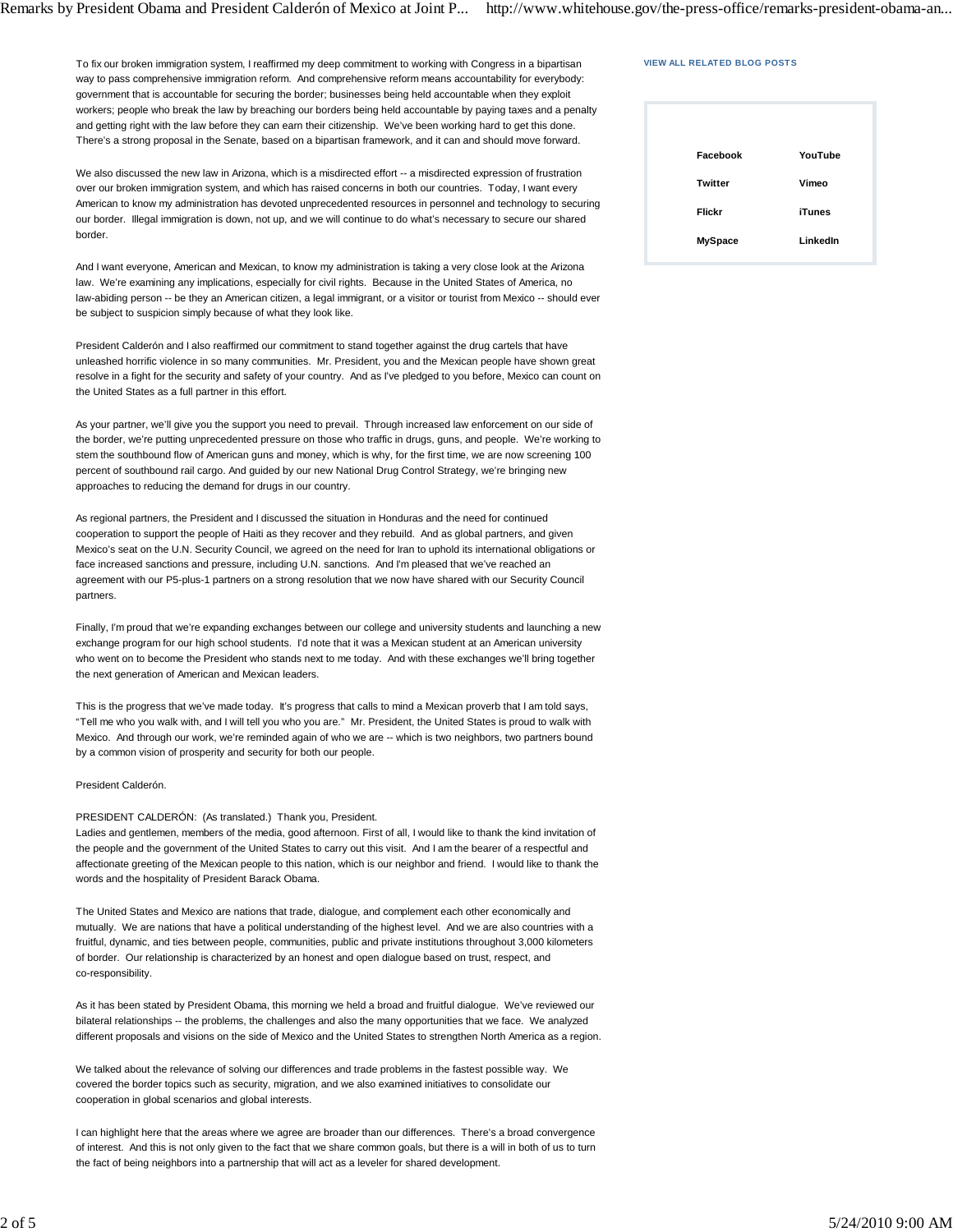Fortunately, the serious economic global crisis is giving up. This opens up a window of opportunity for Canada, the United States and Mexico to re-position Mexico and North America as a vigorous region -- competitive and prosperous, capable of generating more and better jobs; a region that will be attractive for investments, trade exchange and tourism, with great perspectives facing the future.

Together, we should increase our exporting capacity in a contest of growing competitiveness among different regions of the world. We talked about the different obstacles that are there for complying with transportation obligations that have been established at NAFTA, a situation that impacts jobs, companies and consumers in Mexico and in the United States. And we shall work in order to achieve a quick solution with a constructive, creative solution in the long term in this and many other areas.

As the President has stated, we gave special attention to the border matters. The border is not only a place of encounter for both our nations, but it's also an area of opportunity for our aspirations that we share regarding development. For this we will allocate more resources for the border infrastructure in order that it will be at the height of the needs of our economies and communities, and that it will benefit both sides of the border. We will strengthen the coordination among the government officials on both sides of the border to reinforce security.

We want to make this quite clear: We, both countries, want to have a safe border, a safe border for our people. We agreed upon the urgency to reinforce the actions to stop the flow of drugs, weapons, and cash. And for this we will work with full abidance to the legislations and jurisdictions of each country in a co-responsible way.

In reference to the migratory issue, I acknowledge the sensitivity and the commitment of President Obama to look for a comprehensive solution that will be respectful of the rights of the individual and will be adjusting itself in a realistic way to the needs of both our economies. We talked openly about this and other issues.

We identified that the economies of our countries are clearly complementing each other, and when we -- integrating them, they are a powerful tool to bring productivity and competitiveness up within the whole region. Greater competitiveness in North America means more jobs and better living conditions for the people of the United States and for the people of Mexico.

In Mexico, we are and will continue being respectful of the internal policies of the United States and its legitimate right to establish in accordance to its Constitution whatever laws it approves. But we will retain our firm rejection to criminalize migration so that people that work and provide things to this nation will be treated as criminals. And we oppose firmly the S.B. 1070 Arizona law given in fair principles that are partial and discriminatory.

This and other issues were covered during this meeting, which I will dare to say that it's historic given the level of understanding and trust that we have reached.

For the meantime, I would just like to highlight this open and honest and constructive dialogue that we keep and hold with the government of President Obama and these two countries that allows me to see the strength and leadership of the President of the United States.

Thank you, President Obama, for your hospitality. I want to thank all of you for your kind attention.

Q Thank you, Mr. President. President Calderón called again the Arizona law discriminatory and called it destructive. Do you agree with him? What impact do you think the Arizona law could have on U.S.-Mexico relations, the prospect for immigration reform, and the opinions of Mexican Americans in this country? And what actions did you tell President Calderón that you would --

PRESIDENT OBAMA: I think the Arizona law has the potential of being applied in a discriminatory fashion. Now, after it was initially passed, the Arizona legislature amended it and said that this should not be carried out in a discriminatory way. But I think a fair reading of the language of the statute indicates that it gives the possibility of individuals who are deemed suspicious of being illegal immigrants from being harassed or arrested. And the judgments that are going to be made in applying this law are troublesome.

What I've directed my Justice Department to do is to look very carefully at the language of this law to see whether it comports both with our core values and existing legal standards, as well as the fact that the federal government is ultimately the one charged with immigration policy. And I expect to get a final report back from the Justice Department soon, at which point we'll make some decisions in terms of how we are going to address that law.

Now, what I've also said, though, is that the Arizona law, I think, expresses some of the frustrations that the American people have had in not fixing a broken immigration system and, frankly, the failures of the federal government to get this done. I'm sympathetic to those frustrations; I share those frustrations -- which is why, from the time that I was a U.S. senator through the time that I ran for President, until now, I have consistently said that I'm supportive of a comprehensive immigration reform approach.

And I think the majority of American people are open to a comprehensive immigration reform approach, which would say the following things: Number one, that the federal government takes its responsibilities for securing our border seriously. And as I just stated in my opening remarks, we have actually put more resources, more personnel on the borders, and illegal immigration is actually down on the borders, not up. I know that's not the perception out there, but that's the fact.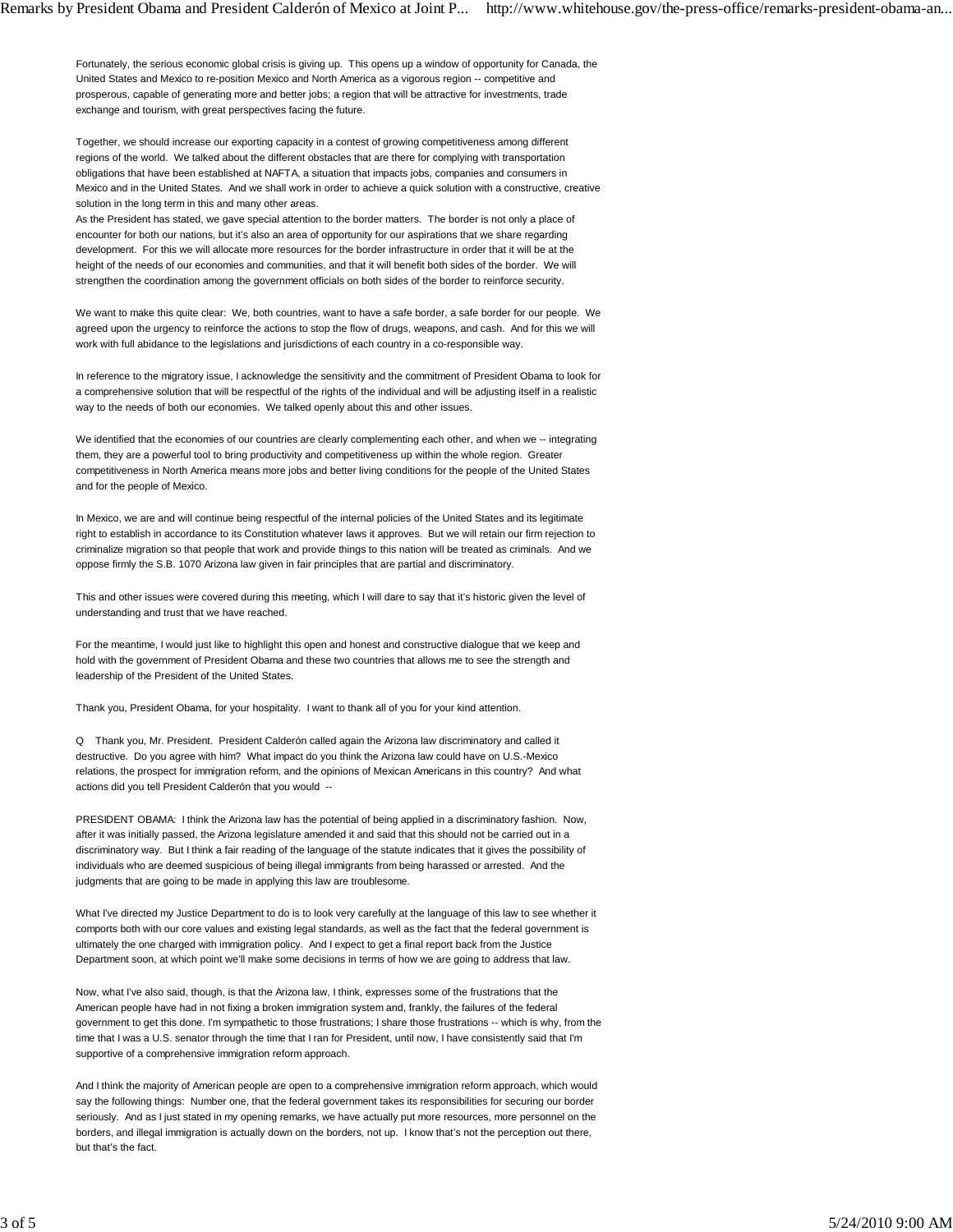But we haven't done enough. So we've got a responsibility to create an orderly border, and that's something that we have to do not unilaterally, but also working with the Mexican government -- because there are enormous flows of trade and tourists and people along the border region; the economies are interdependent; and we've got to control the borders, but do so in a way that does not have an adverse impact on the economies of those regions.

The second thing we've got to do is we've got to make sure that businesses are following the rules and are not actively recruiting undocumented workers so that they don't have to abide by overtime laws, they don't have to abide by minimum wage laws, they don't have to abide by worker safety laws and otherwise undercut basic worker protections that exist. And they have to be held accountable and responsible.

The third thing we have to do is to make sure that those who have come to this country illegally are held accountable. And that means they need to pay a fine, they need to pay back taxes. I believe they should learn English. I believe that it is important for them to get to the back of the line and not in the front, but that we create a pathway so that they have an opportunity, if they are following the rules, following the law, to become legal residents and ultimately citizens of this country.

Now, that kind of package in which everybody has responsibilities I think is one that can pass. And it is one that I am fully supportive of. And I've said this again and again. And I think if we get that done, then you will be less likely to see the kinds of measures that we saw in Arizona.

Here's the challenge that we have politically. The political challenge is, is that I have confidence that I can get the majority of Democrats, both in the House and the Senate, to support a piece of legislation of the sort that I just described. But I don't have 60 votes in the Senate. I've got to have some support from Republicans. When we made an effort of this sort a few years ago, it was under the leadership of John McCain and Ted Kennedy. And because there was a bipartisan effort, we were actually able to generate a majority of votes in the Senate. And we just missed being able to get it done in the House.

If we can re-create that atmosphere -- I don't expect to get every Republican vote, but I need some help in order to get it done. And there have been people who have expressed an interest. But if they're willing to come forward and get a working group and get this moving, I'm actually confident that we can get it done. And the American people - including the people of Arizona -- are going to prefer that the federal government takes responsibility and does what it's supposed to do.

And it's my job to work with members of Congress to see that happen. And it's also my job to work with the Mexican government to make sure that it happens, because President Calderón recognizes that he has responsibilities on his side of the border, as well.

And the last point I'll make on this topic is this: I think all of us recognize that some of the pressures with respect to immigration just arise out of economics. People in Mexico are looking for opportunity, and they feel that they can make more money here in the United States. What we also have to recognize -- and I talked about this with President Calderón -- is every nation also has the right to secure its borders and make orderly decisions about who comes in and who comes out.

And the key here is for us to keep both principles in mind, that people want to find a better life where they can, and if they have opportunity in America, they're going to want to come here. We can't just try to use force to prevent that. On the other hand, the United States has to be able to make determinations about who comes in and who comes out in an orderly fashion. And if we are both a nation of laws and a nation of immigrants, then I think we will not only be true to our core values, but we're also going to be creating a more prosperous future for everybody.

Yes.

Q (Translated.) President Obama, several issues, but not to detour from this same topic, I would like to know if you have already a strategy planned in regards to the Arizona law? Because it is violating the fundamental rights of people. How are you going to turn around this trend, President Obama, that is being shown in different states of the United States against migrants -- this migratory reform that you're talking about -- to know when it will be taken to Congress and what's the scope that it will have?

The second area regarding security, President Obama, I would like to know how do you value the battle against organized crime that President Calderón is having? Has this been a success? What is it missing? And following this issue, to know if you have seen that the weapons that illegally cross from the United States to Mexico are the ones that are used by the organized crime people in Mexico? Shouldn't there be an initiative that will regulate guns as they are sold? Is there going to be a ban?

PRESIDENT OBAMA: -- a pretty comprehensive answer earlier, so I'm just going to take your second question and that is the issue of security. This is obviously a shared concern and is going to require shared effort on the part of both of our nations. I said the first time I met President Calderón and have said ever since that I greatly admire his courage, his dedication, his tenacity in trying to deal with the drug traffickers and cartels that have created such a public safety crisis in many communities within Mexico.

As we pointed out, this is not just an issue of the drug trade -- this is an issue of how is it affecting people's day-to-day lives within Mexico. And the Mexican people have an interest in dealing with this. And he has stood up